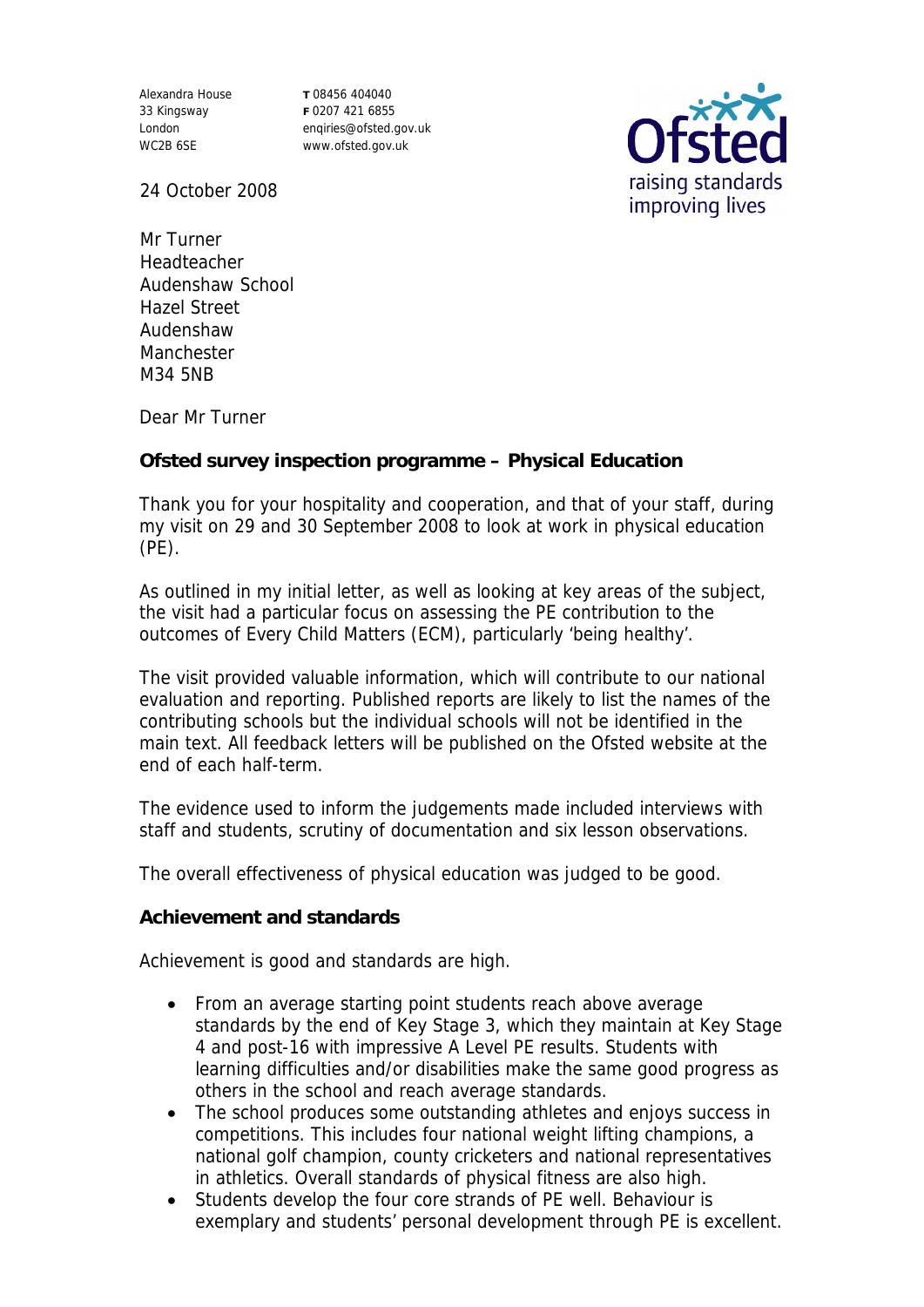Students relish the leadership opportunities provided, and the very high participation rates reflect their enthusiasm for, and enjoyment of PE. Student aspirations, self esteem and commitment in PE are high.

**Quality of teaching and learning of PE**

Teaching and learning are good and promote effective learning.

- Staff use their expert subject knowledge effectively. They encourage high standards and a positive learning ethos among students, who play their part with excellent attitudes to learning. Staff nurture good relationships with students, who thrive under their tutelage.
- Progress was most evident when teachers allowed students to take responsibility for their own learning and provided effective support and guidance. Students enjoy the enthusiastic delivery style and respond positively when information and communication technology is used to further enliven teaching. However, students' focus shifted on the rare occasions when they were kept inactive for long periods.
- Assessment practice is good overall. Parents receive good quality feedback on their child's development and achievements. Thorough initial assessment allows staff to group students by ability and regular tracking and evaluation helps to verify students' progress. Whilst good examples of peer and self-assessment were observed during the inspection, this was not consistently the case. There is no formal assessment of core Key Stage 4 provision so these pupils have no record of their achievement during the Key Stage.

**Quality of the curriculum**

The quality of the curriculum is outstanding overall.

- Provision is broad, and balanced. Good primary links and the Year 6 summer camp promote a smooth transition into Year 7.
- Accreditation opportunities are widening and in addition to GCSE and A Level PE the school has recently introduced BTEC Sport to meet the needs of more vocationally oriented students.
- Key Stage 3 students receive two hours of PE, while core Key Stage 4 provision is capped at one hour, which is below the government recommendation. In the sixth form, Year 12 receive one hour PE provision, while Year 13 can opt for a range of sports.
- Students have good opportunities to partake in PE and sport beyond the curriculum. The schedule includes competitive and leisure based activities, as well specialist provision for target groups. There are sports days, inter-form competitions and trips abroad, made possible by an active team of staff from across the school.
- Students enjoy leading during lessons, and all GCSE students follow a level 1 leadership course. Club links are also strong and give students a pathway for continued development. However, provision for girls in the sixth form is limited. PE facilities support curriculum delivery well.